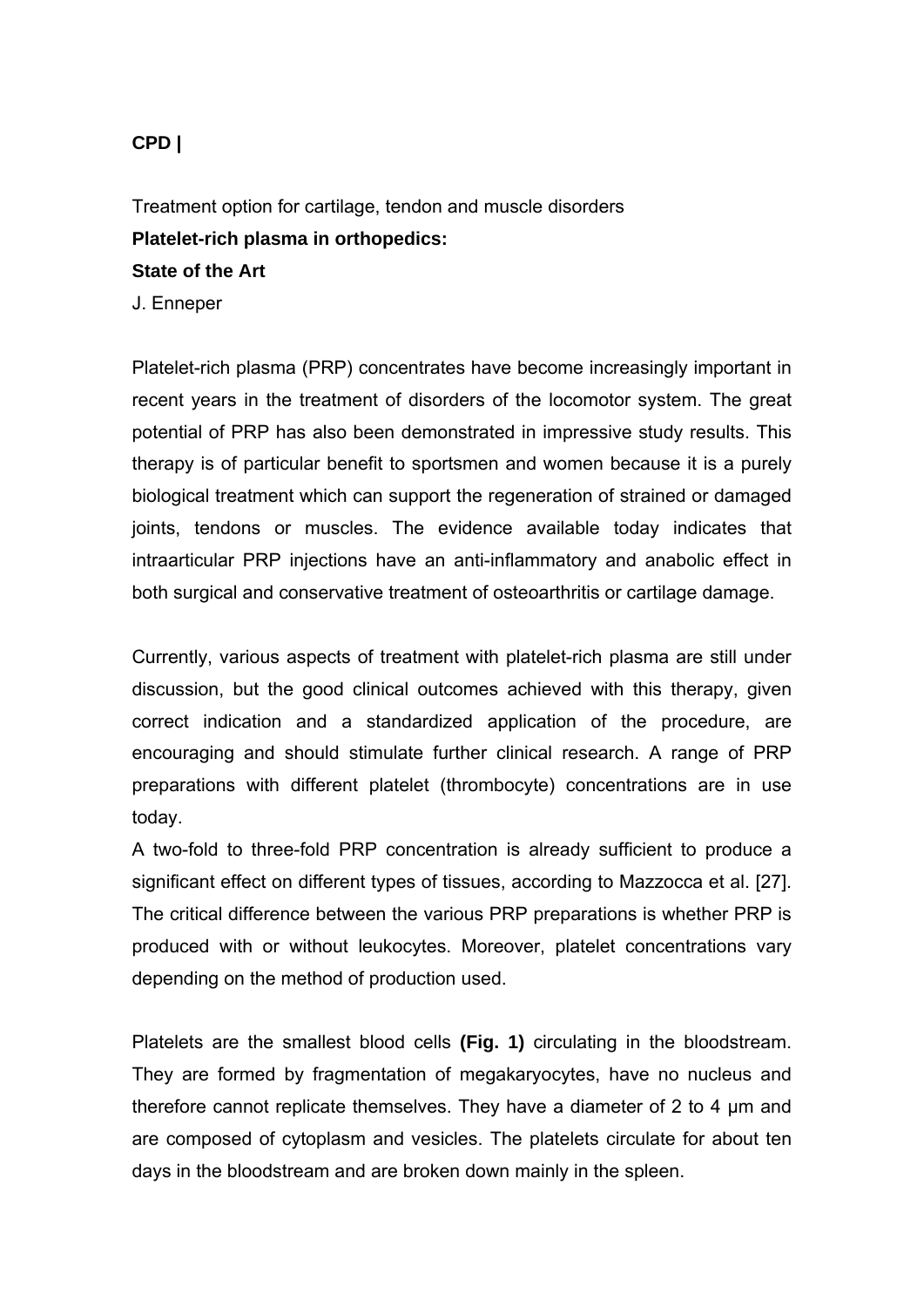Platelets play a major and essential role in repairing tissues because they contain the largest reservoir of healing factors. The current literature shows that there are probably far more than 1,000 growth factors (GF) packed in the vesicles of the platelets [25] in an inactive form.

The key growth factors are:

- platelet-derived GF (PDGF)
- transforming GF Beta (TGF-ß)
- fibroblast GF (FGF)
- insulin-like-GF-1 (IGF-1)
- connective tissue GF (CTGF)
- epidermal GF (EGF)
- hepatocyte GF (HGF).



picture alliance/dpa

**Fig. 1:** Platelets under the SEM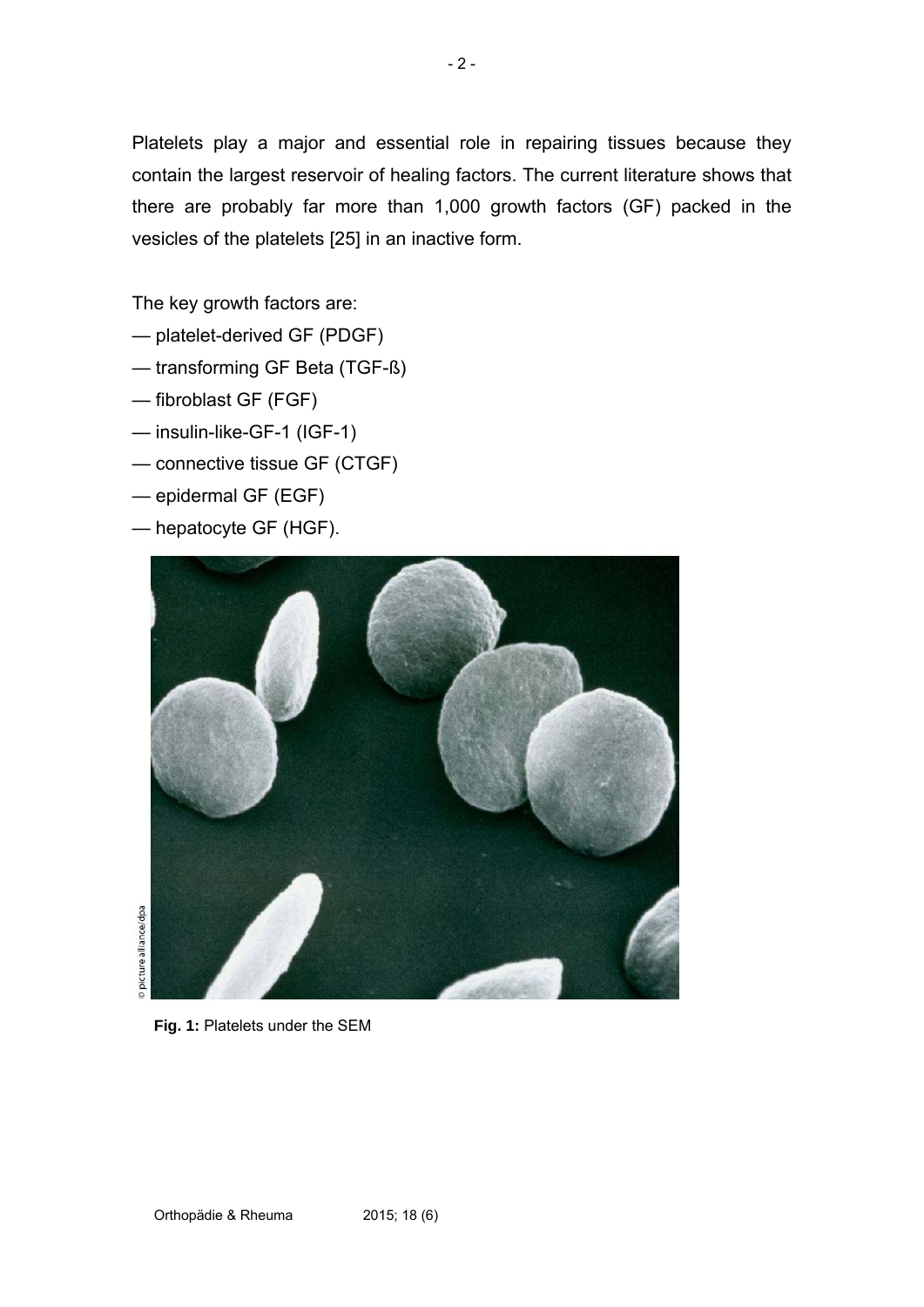**CPD |** Platelet-rich plasma in orthopedics

| Tab. 1: Trophic properties of PRP in cartilage lesions [25] |                                                                           |
|-------------------------------------------------------------|---------------------------------------------------------------------------|
| 1.                                                          | Interaction of the GFs: PDGF stimulates collagen synthesis; TGF-beta      |
|                                                             | stimulates the matrix production of the chondrocytes, increases cell      |
|                                                             | proliferation and inhibits catabolic interleukin (IL)-1); FGF stimulates  |
|                                                             | different anabolic metabolic pathways.                                    |
| 2.                                                          | TGF-beta and FGF stimulate the chemotactic migration of mesenchymal       |
|                                                             | stem cells (MSC) and subchondral progenitor cells.                        |
| 3.                                                          | GFs generally promote the proliferation rate and differentiation of MSCs. |
| 4.                                                          | Anti-inflammatory properties.                                             |
|                                                             |                                                                           |
| 5.                                                          | IGF-1 may also inhibit or regulate cell apoptosis by means of a           |
|                                                             | downregulation of the programmed cell death protein 5.                    |

In addition, the vesicles contain micro-ribonucleic acids (RNA) which are involved in mesenchymal tissue regeneration. It is assumed that some of these RNAs, for example micro-RNA 23b, are involved in the differentiation of stem cells to chondrocytes. There are indications that micro-RNA 210 supports the healing of ligaments. In addition, activated platelets have anti-inflammatory properties, enabling tissue healing to be modulated and promoted [25]. This property could play a pivotal role in the treatment of joint lesions. It is widely known that an appropriate level of inflammation is essential for tissue regeneration. A reduction in synovial inflammation would therefore also lead to a reduction in the matrix metalloproteinases, which can otherwise attack and destroy the cartilage matrix. The trophic properties of PRP are summarized in **Tab. 1**.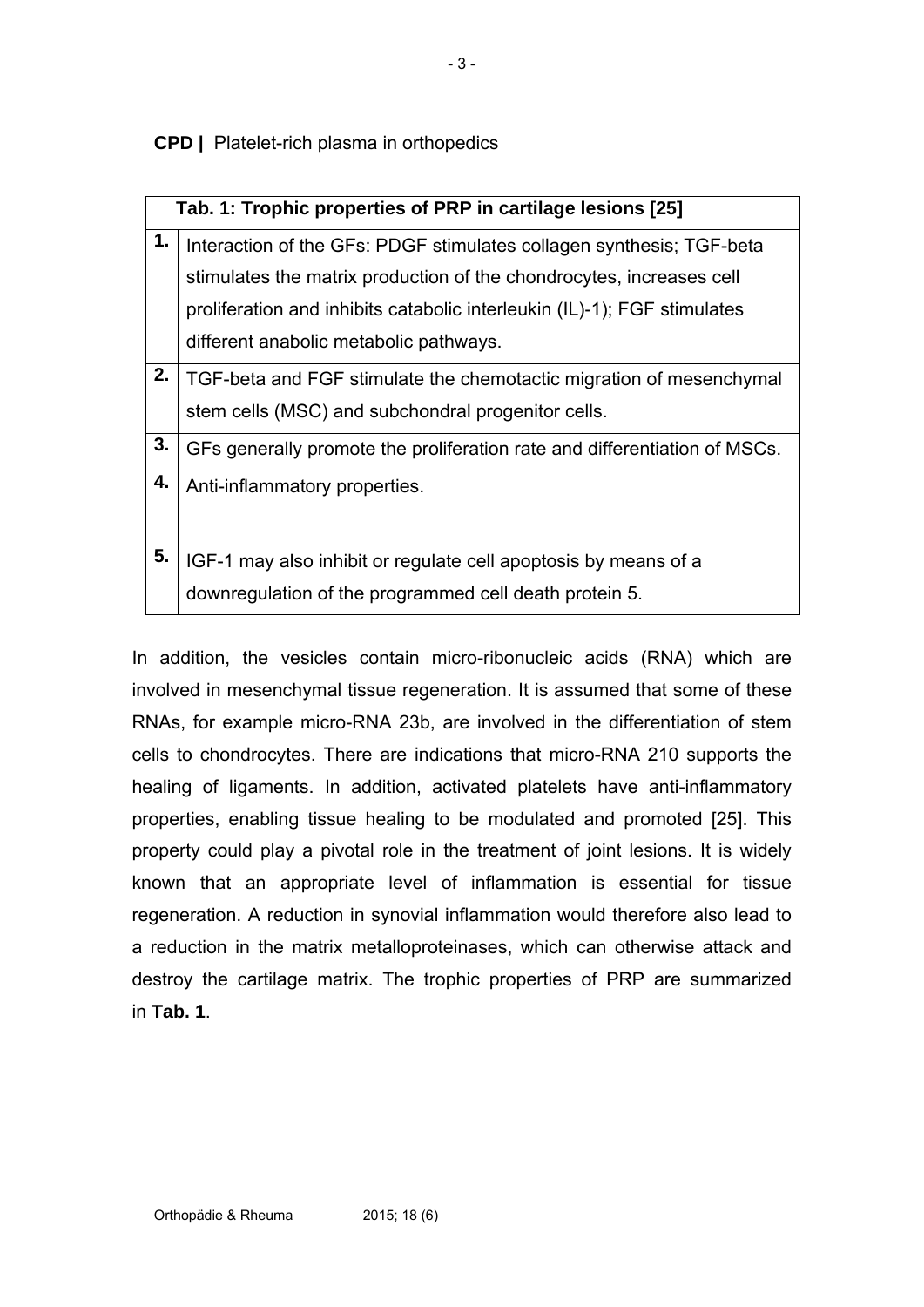# **Production of PRP**

PRP products should contain a concentration of platelets at least two to three times greater than native blood. They can be produced in a number of different ways:

- 4 -

- Single spinning: A certain amount of whole blood (for example 15 ml) is centrifuged for five minutes at about 1,500 rpm. This produces a concentration of platelets three times the baseline. Moreover, the supernatant plasma is leukocyte-depleted.
- Double spinning: A PRP concentration of up to eight times the baseline can be produced, although with a high proportion of leukocytes.
- Blood filtration and plateletpheresis: This produces a high proportion of PDGF with few leukocytes, but the production costs are very high.

Normally, leukocyte-poor or leukocyte-rich PRP products are used in clinical practice.

- Pure PRP (P-PRP, leukocyte-poor) can be injected intraarticularly as a liquid solution or applied as a gel to a skin wound. The use of P-PRP ensures the desired effects of synovial modulation and, if required, the chondrocytic build-up of the cellular matrix.
- Leukocyte-rich PRP (L-PRP) is preferably used intraoperatively as a gel or injected in liquid form to treat cartilage damage or for cosmetic indications.

The use of leukocytes has aroused controversy because of the release of proinflammatory mediators, proteases and reactive oxygens, which can lead to a temporary inflammatory response. On the other hand, anabolic cytokines such as the IL-6 which have an anti-inflammatory effect are also released by peripheral monocytes. Generally speaking, a high proportion of leukocytes is associated with antibacterial activity. It has been demonstrated that L-PRP has a negative effect on the growth of staphylococci and Escherichia coli. In clinical use, however, more undesired side effects have been described after intraarticular injections. An antibacterial effect was also demonstrated for a leukocyte-poor PRP product [14].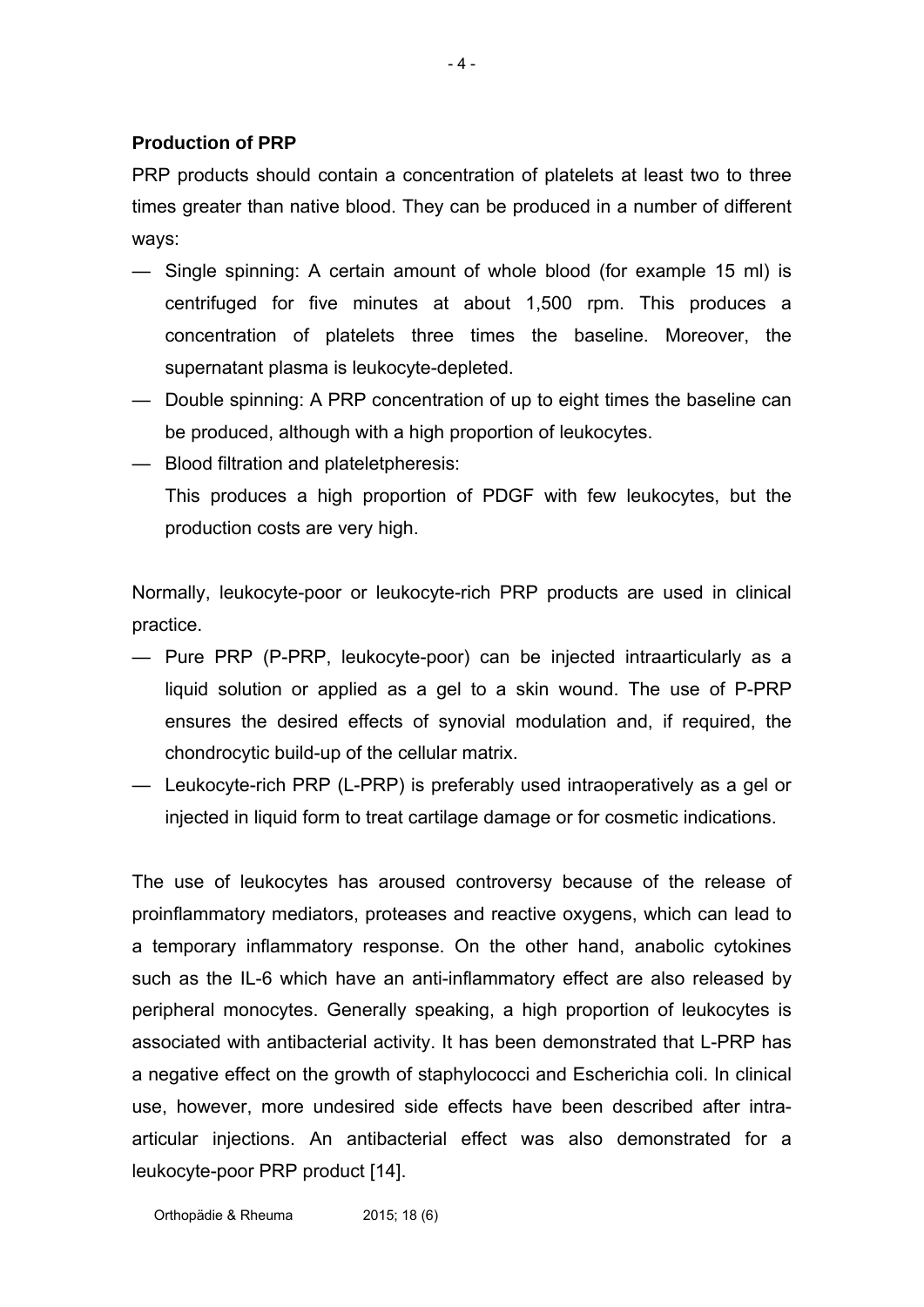The platelets can be activated by thrombin or  $CaCl<sub>2</sub>$ , or simply mechanically by the injection process itself. Once activated, the platelets evacuate about 70% of all GFs in the first ten minutes: after an hour the evacuation is complete. Under certain circumstances, however, the release of GF may be delayed for up to seven or eight days. The PDGFs are first absorbed and then re-released from a fibrin mesh. The amount of GF released depends on the amount of fibrin in the area where the platelets act. The fibrin concentration and structure influence the release of GF from the vesicles of the platelets [25] via various enzymatic effects. This may explain the different mode of action of PRP at different locations in the locomotor system. All in all, the literature over the past ten years gives clear indications that PRP has a real effect on the repair of cartilage lesions and the treatment of osteoarthritis (OA) [25].

# **PRP injections for cartilage lesions**

The anti-inflammatory and regenerative potential of PRP in the conservative treatment of degenerative cartilage damage and osteoarthritis in people has been the subject of many studies in the literature. There are discussions in the literature about promising results of in vitro and clinical studies with different levels of evidence. Some results were summarized by Khoshbin et al. [19] in 2013. Patel et al. [29] showed that PRP treatments are more effective than placebos.

Positive effects with a PRP treatment were achieved in various case studies and comparative studies using different protocols. These range from a reduction in pain to a complete remission of symptoms. The most frequent side effects reported were swelling and pain directly after an injection, which went away, however, after a few hours without diminishing the positive effect of the PRP [20, 21, 22, 25].

261 patients with OA of the knee **(Fig. 2)** were treated with P-PRP in a large study by Wang-Saegusa et al. [36]. The study participants were given three intraarticular injections at two-week intervals. The results after six months showed an improvement in all four scores used (visual analog scale [VAS], Western Ontario and McMaster Universities Arthritis Index [WOMAC], Health Physical Parameters, Leseque Algofunctional Index).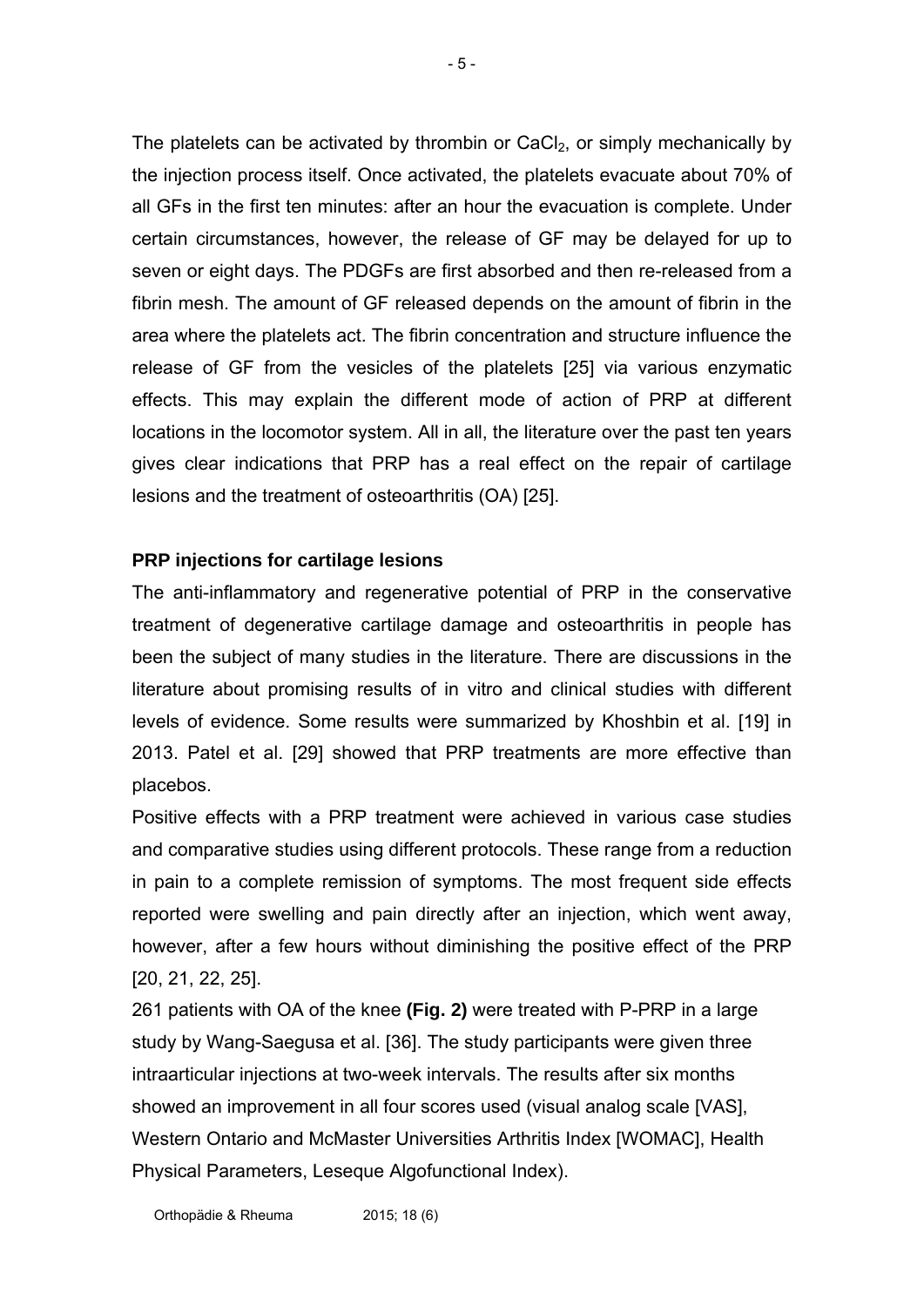91 patients with chondropathy were treated by Kon et al. [20, 21]. They used L-PRP (three intraarticular injections administered at one-week intervals). In a follow-up after twelve months, 80% of the patients had improved scores on the International Knee Documentation Committee (IKDC) scale and on the VAS. This study illustrated for the first time two key aspects of PRP treatment: poorer results for older patients and a deterioration of results six months after treatment. In addition, the study showed poor results were achieved with female patients with a higher body mass index (BMI). Other authors described similar results. They showed that there was a drop in the evaluated scores 12 to 14 months after treatment with PRP, although a positive effect could still be observed. Various clinical parameters (for example VAS) were still improved up to 24 months after treatment compared with the baseline values. This observation suggests that PRP reduces synovial membrane hyperplasia in arthritic joints and modulates cytokines over the long term. From this it may be possible to deduce a long-term chondroregenerative and protective effect. Braun et al. [3] showed that L-PRP had a rather toxic effect on the synovial cells.

In 2013 Harpern et al. [13] observed pain reduction and a functional improvement (VAS and WOMAC) in 15 patients with low-grade gonarthrosis (osteoarthritis of the knee) 6 to 12 months after treatment with PRP. In addition, they established during MRI monitoring that no further cartilage degeneration occurred in 73% of the patients. Gobbi et al. [12] evaluated a group of patients over two years and recorded that a clear reduction of pain and improvement of functionality could be achieved if the treatment was repeated after one year. In the case series, PRP seems to improve knee function and the quality of life in patients with chondropathy or OA **(Fig. 3)** [17]. This can be explained by the reduction in inflammation of the synovial membrane, and the modulation of the degeneration process associated with that, and possibly an improved gliding capacity of the joint partner [31].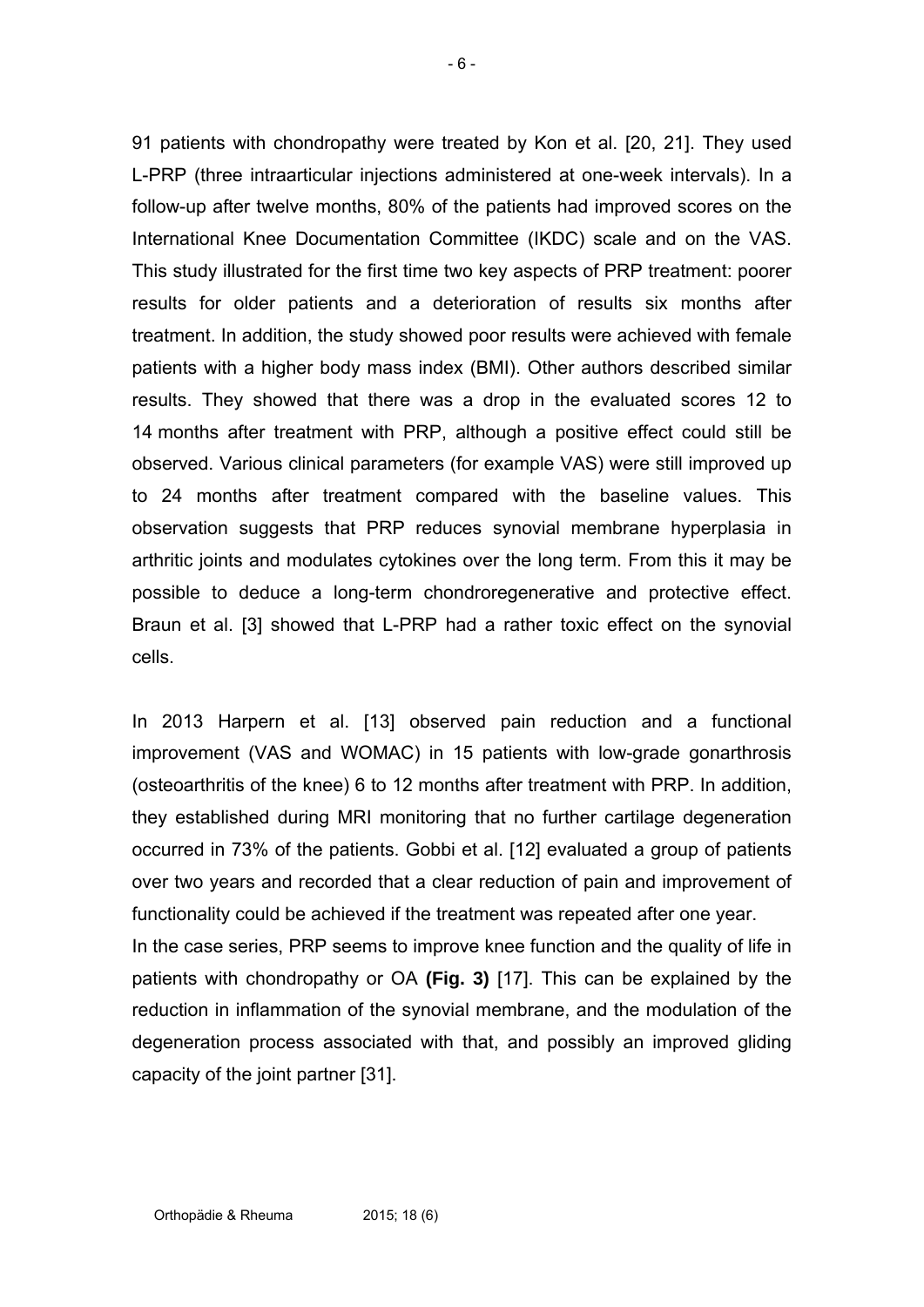To summarize [25], the optimal conditions to ensure the success of PRP are:

- Young patients
- Male
- A low BMI
- Low degree of cartilage degeneration
- Repeat of the treatment after about twelve months.

In various studies, the effect of PRP was compared with that of viscosupplementation (hyaluronic acid [HA]) or corticosteroid injections. One of the first comparative studies was carried out by Sanchez et al. in 2008 [32]. The effect of three P-PRP infiltrations with low molecular weight hyaluronic acid was investigated in these studies at a brief follow-up. There was an improvement in the WOMAC and the VAS score in the PRP group just five weeks after the third infiltration. There was only a slight improvement in scores in the control group.

L-PRP was then compared with low molecular (LMW) and high molecular (HMW) HA in complex multicenter studies [20, 21, 22]. No differences were ascertainable two months after treatment. The worst results were obtained with the HMW-HA. Six months after the end of treatment, the authors were able to describe a clearly positive effect in the PRP group. In this study too, younger patients with a lesser degree of cartilage damage benefited from the treatment, as shown by the results of the VAS and the IKDC scores. Patients with advanced osteoarthritis showed an average response to treatment with PRP.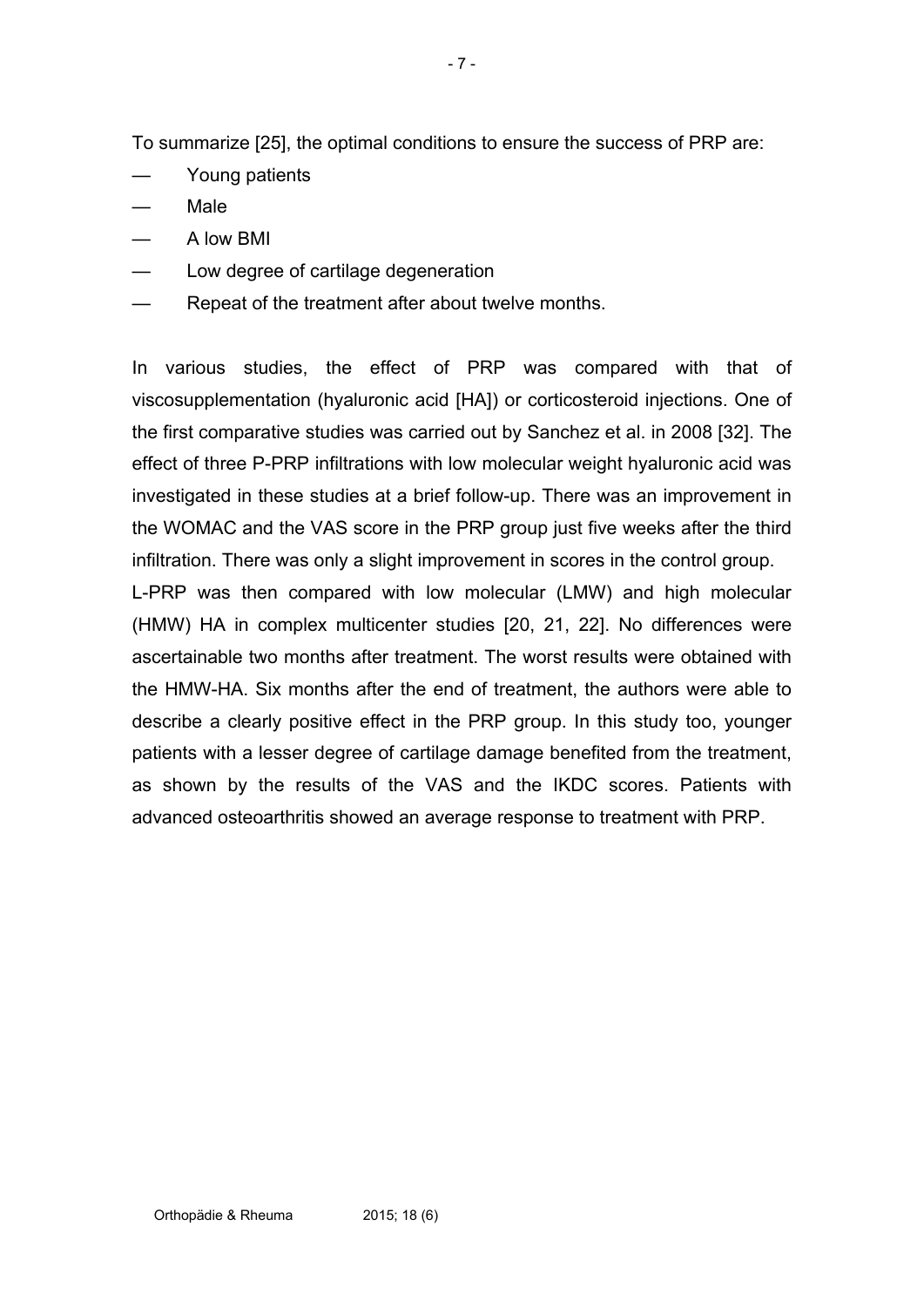

**Fig. 2:** MRI images of gonarthrosis



**Fig. 3:** The knee joints of footballers such as Sami Khedira have to withstand a great deal of stress and strain. This frequently results in long-term damage such as arthrosis.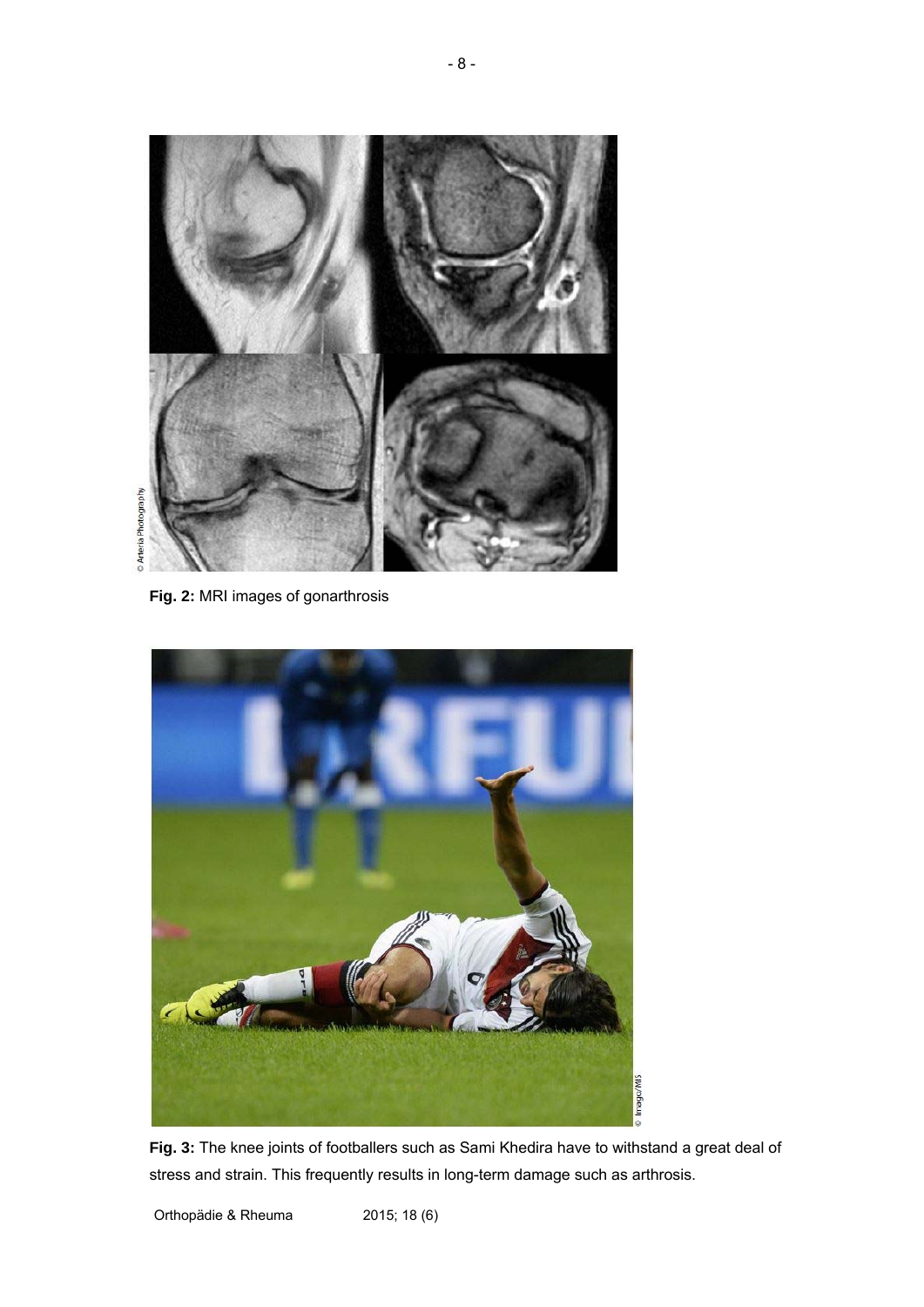On the other hand, the results in the LMW-HA group with advanced OA were substantially worse [5].

The results of these comparative studies confirm the results of studies that are already available. The length of treatment, the patient's age and the degree of arthrosis affect the results of the studies [8]. PRP is shown to be superior to HA [5]. To summarize, PRP offers the following benefits:

- PRP injections have a positive effect on patients with knee joint degeneration and OA.
- PRPs have a more pronounced and sustained effect than HA or a placebo in terms of reducing pain and improving function.
- The beneficial effect of PRP is still temporary. It can, however, be assumed that its positive effect will last on average for about twelve months, with the peak effect occurring about six months after the last infiltration.

With PRP it should always be borne in mind that a positive effect can only be achieved with correct indication and technically correct application.

A subject of ongoing discussion is the question whether PRP can be re-administered with the same effect one year after the end of the treatment, irrespective of the PRP infiltrations previously administered. Equally, the administration regime has not yet been precisely defined [25]. In the studies, three applications are administered in most cases. At clinical centers the patients are given 5-6 PRP infiltrations. A secondary cartilage protective effect is also currently under discussion. No anabolic effect of the cartilage tissue following administration of PRP has yet been demonstrated by MRI scans, although there are preclinical indications of cartilage matrix regeneration [16]. Good results with PRP treatments can be achieved with standardized procedures and technical support. In practice it is helpful to make preparations for treatment one day in advance. The materials should be assembled for each individual patient so that, as far as possible, all the materials are to hand on the

day of treatment. Technical support in the form of ultrasound, for example, is available for the treatment of tendons. Radiologically assisted infiltrations are particularly effective in treating facet joints of the spinal column or the hip joint.

Orthopädie & Rheuma 2015; 18 (6)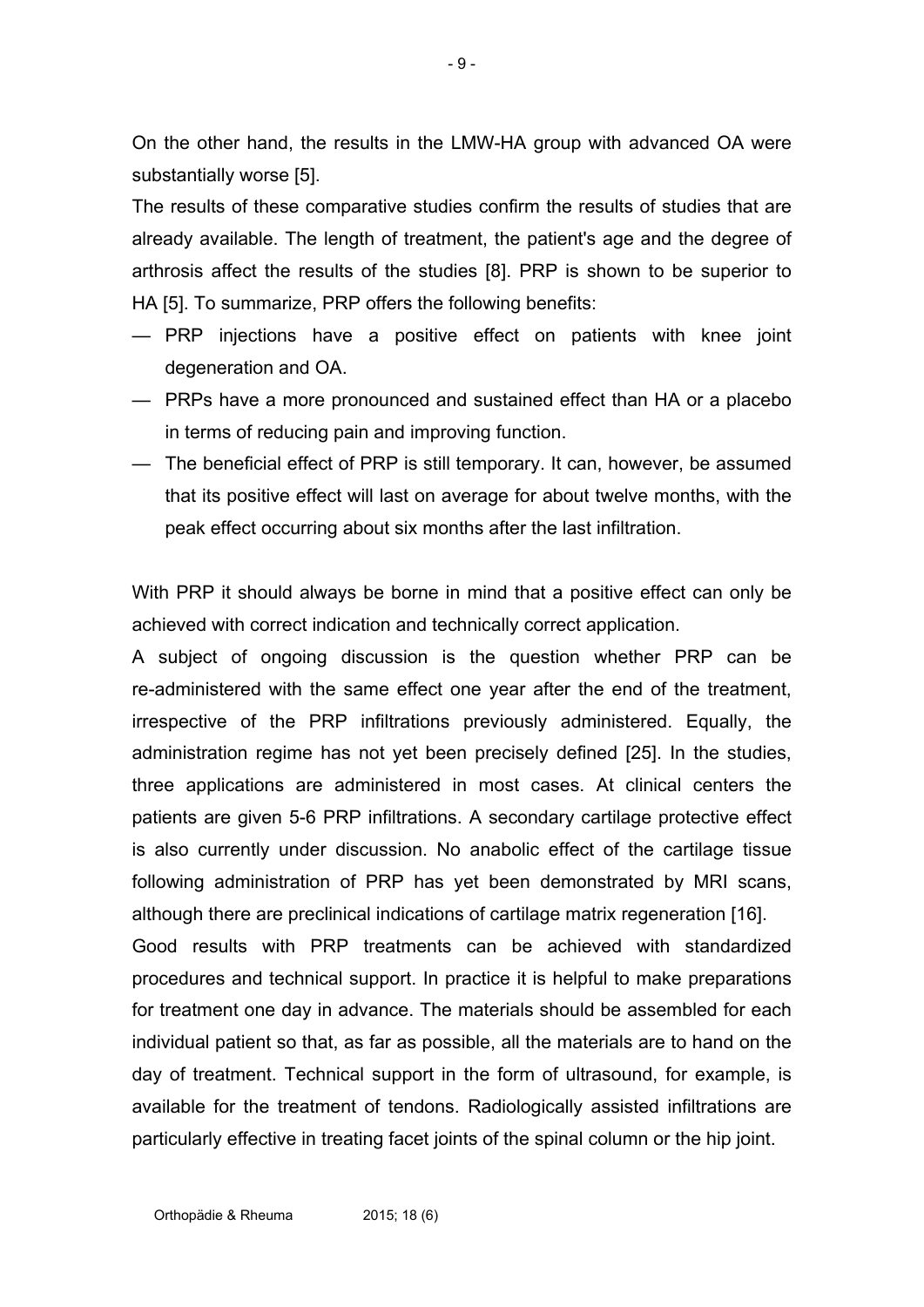#### **Effect of PRP on joint diseases**

#### **Shoulder**

Both subacromial and intraarticular infiltration of the shoulder with PRP supports the healing process in various diseases of the shoulder. Repeated applications of PRP can have a positive effect on chronic bursitis, osteoarthritis of the shoulder as well as very therapy-resistant cases of idiopathic adhesive capsulitis (frozen shoulder). The intra- or post-operative results of PRP infiltrations following reconstruction of the rotator cuffs are so far rather heterogeneous. There are, however, slight indications of a lower re-rupture rate [15].

In a comparative study in 2015 (single dose of PRP versus cortisone infiltration), Von Wehren et al. [37] were able to show that, in the case of a rotator cuff rupture, the results in the PRP group were significantly better than those of the cortisone group twelve weeks after the injection. Cortisone only has a short term effect. PRP, on the other hand, alleviates pain for a more prolonged period.

#### **Elbows**

Disorders of the elbow can be caused by many factors. Detailed diagnostic investigations are essential in order to achieve good outcomes. Occasionally, disorders of the elbow are also combinations of clinical pictures of different origins (for example, radial epicondylitis with irritation of the radiohumeral joint). Differential diagnosis also indicates a neurogenic cause of pain as a possibility. With radial epicondylitis, as with all diseases of the tendons, attention should be paid to the structure of the tendon (partial rupture, tendinopathy, peritendinitis etc.). Ultrasound-assisted infiltration of the gliding tissue with PRP has proved its worth in treating peri-tendinopathies. If the tendon is already damaged, techniques using several needles can be helpful.

In 2014 Teschke et al. [34] compared the effect of three PRP injections with that of twelve laser applications in treating chronic lateral epicondylitis (tennis elbow). There was a significant improvement in symptoms in both groups. However, the application of PRP is a comparatively simple therapy option.

- 10 -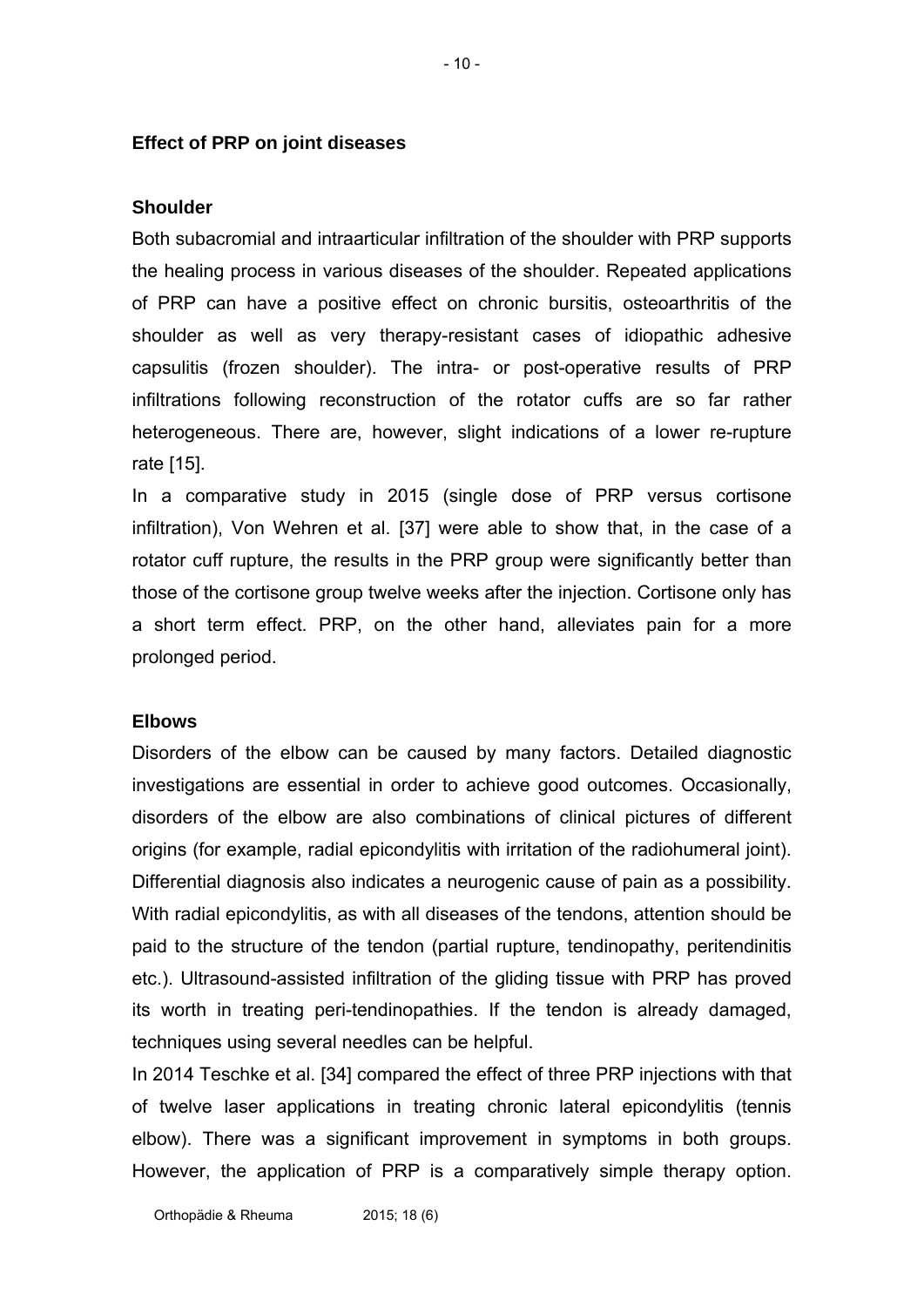In a retrospective comparative study of PRP versus surgery in 2015, Ford et al. [10] found that both treatment methods produced comparable results in the treatment of lateral epicondylitis. PRP can be a good alternative to surgery in the treatment of epicondylitis involving considerably fewer risks.

In 2015 Lebiedzinski et al. [23] carried out a comparative study of injections with PRP versus betamethasone used to treat lateral epicondylitis. They described how betamethasone alleviated the symptoms more quickly but PRP alleviated them for a long period (twelve-month follow-up) and therefore had a substantially more sustained effect than cortisone.

## **Hip joint**

Both coxarthrosis (osteoarthritis of the hip) in a young patient as well as different forms of impingement syndrome can be a good indication for a PRP treatment. A radiology- or ultrasound-assisted infiltration technique can have a positive effect on the treatment results because there is a greater degree of certainty that the needles have been correctly positioned.

In 2013 Battaglia et al. [2] carried out a comparative study with HA and PRP on 100 patients with symptomatic hip arthrosis. Each of the study participants received a total of three intraarticular injections at two-week intervals. Both HA and PRP had an analgesic effect. Rafols et al. [30] found that 57 patients (PRP versus control) experienced less pain and effusion than the control group six months after a PRP injection administered at the end of the hip arthroscopy procedure.

## **Knee**

PRP treatment of the knee joint has already been described in detail. The latest results in the literature [25] also give reason to hope that PRP is a very good treatment option for a young patient with OA or moderate cartilage damage. In advanced arthrosis, PRP therapy alleviates the patients' symptoms considerably [5]. For example, Campbell et al. [4] in 2015 reported that PRP can alleviate symptoms for up to twelve months and that better outcomes are achieved in patients with slight degenerative changes. In a comparative study, Cerza et al. [5] found that PRP is superior to HA.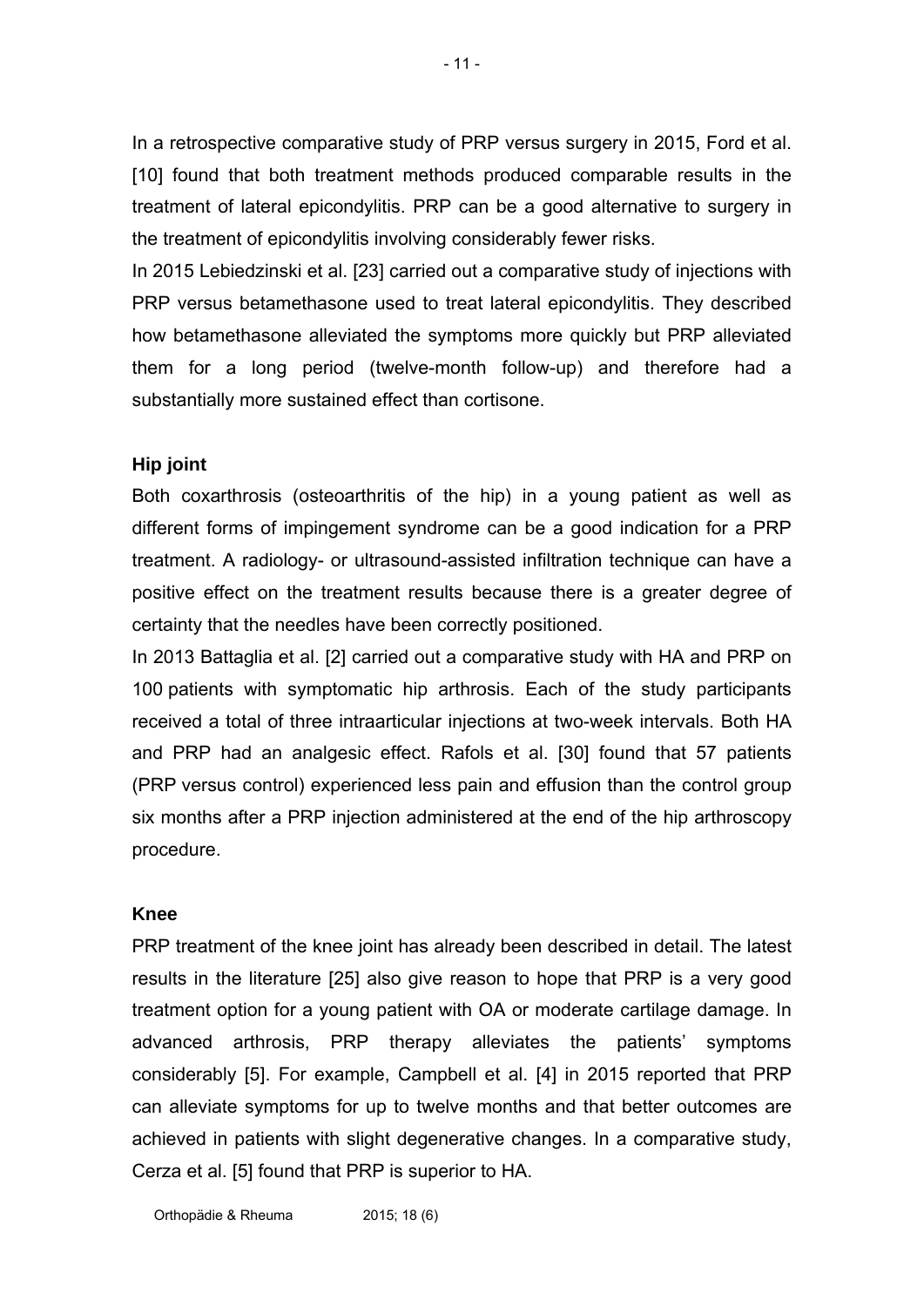HA infiltration had no effect in grade-three gonarthrosis. According to this study, the effect of ACP is almost independent of the grade of arthrosis.

# **Patellar tip syndrome**

The therapy of patellar tip syndrome can be a protracted process. In most cases a combination of balneophysical therapy and physiotherapy is recommended. In addition, a personal training regime and advice is necessary for sportsmen and women. The local application of PRP provides effective support to the healing of the bradytrophic tissue.

There are two good approaches for infiltration:

- transligamentous (direct, intralesional position of the needle, with support of the healing process by direct needling, if necessary).
- lateral infiltration (ultrasound-assisted for positional control of the needle. Caution must be exercised: hoffitis may develop!)

In 2013, Filarado et al. [9] reported good results in 43 patients after three ultrasound-controlled PRP injections directly into the defect site of the patellar tendon. There was an improvement in the activity score after 2, 4 and 6 months. 80% of the patients were satisfied and resumed their normal sporting activities. The outcomes were better in patients with fresh injuries than those with chronic lesions.

However, Charousset et al. [6] achieved significantly good outcomes in 2014 after one and three months in 28 patients with chronic patellar tendinopathy after administering three PRP injections at weekly intervals. There was a significant reduction in pain together with a significant improvement in function. After a brief period of rehabilitation, the patients were soon able to resume their sporting activities. MRI monitoring revealed regenerated tendon structures following treatment.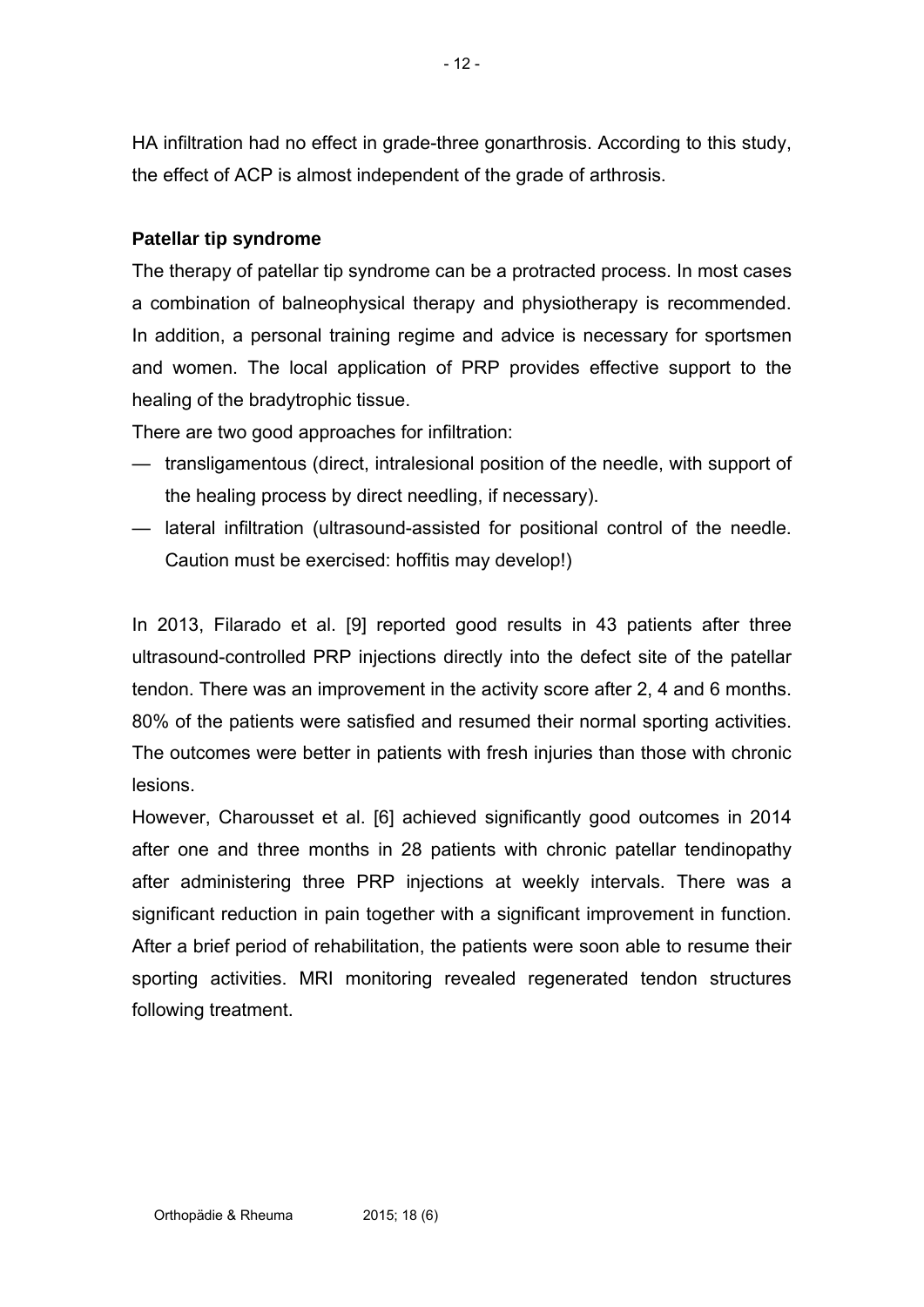## **Achilles tendon**

Injuries to the Achilles tendon are frequently observed in patients participating in sporting activities. Chronic stress syndromes can lead to inflammation of the paratenon (gliding tissue) or to remodeling processes in the tendon itself. Equally, ruptures of the Achilles tendon occur on sudden exposure to a high degree of force. The Achilles tendon is rather bradytrophic and regenerates slowly. Different therapy approaches can be helpful depending on the tendon lesion.

Peritendinous administration of PRP can support the healing process if the paratenon is inflamed. If the tendon is damaged, an intratendinous infiltration may also be necessary.

The results from studies are heterogeneous. This is possibly due to different therapy programs or infiltration techniques. For example, in a study conducted in 2012 with 26 patients with Achilles tendinopathy, Deans et al. [7] described a statistically significant improvement in terms of pain and other symptoms as well as sporting activities six months after a once-only PRP injection and an extensive training program.

In 2013, Mautner et al. [26] administered ultrasound-assisted injections of PRP to 180 patients with Achilles tendon disorders. 60% of the participants were given one, 30% two and 10% three or more PRP infiltrations. Six months after the end of treatment, 75% of the patients had less pain (VAS), 95% no pain at rest and 68% no pain during sporting activities. The clinical results are considerably better if the PRP infiltrations are administered with the assistance of ultrasound **(Fig. 4)**.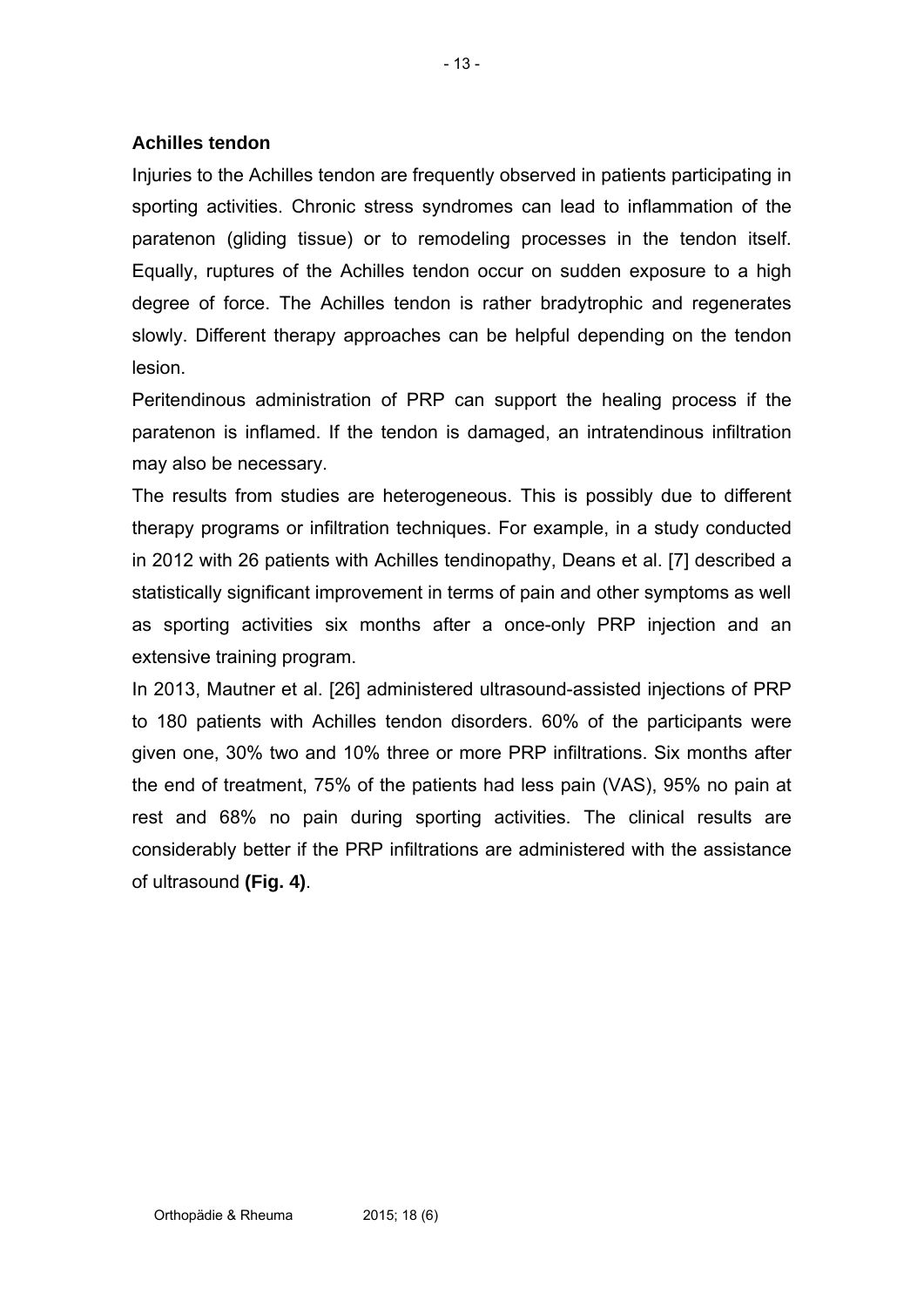

**Fig. 4**: Ultrasound-assisted PRP infiltration into the Achilles tendon.

## **Spinal column**

Initial results of the treatment of the spinal column with PRP are promising. Degenerative diseases, in particular, are good indications for this treatment option. Treatment with PRP may also have a positive effect on radiculopathies. Radiology- or ultrasound-assisted infiltration techniques can improve treatment outcomes.

In a study carried out in 2015, Tuakli-Wosornu et al. [35] administered PRP infiltration (intradiskally versus contrast agent) to 47 patients with chronic pain in the lumbar spine. A significant improvement in function and a reduction in pain was achieved eight weeks up to a year after treatment.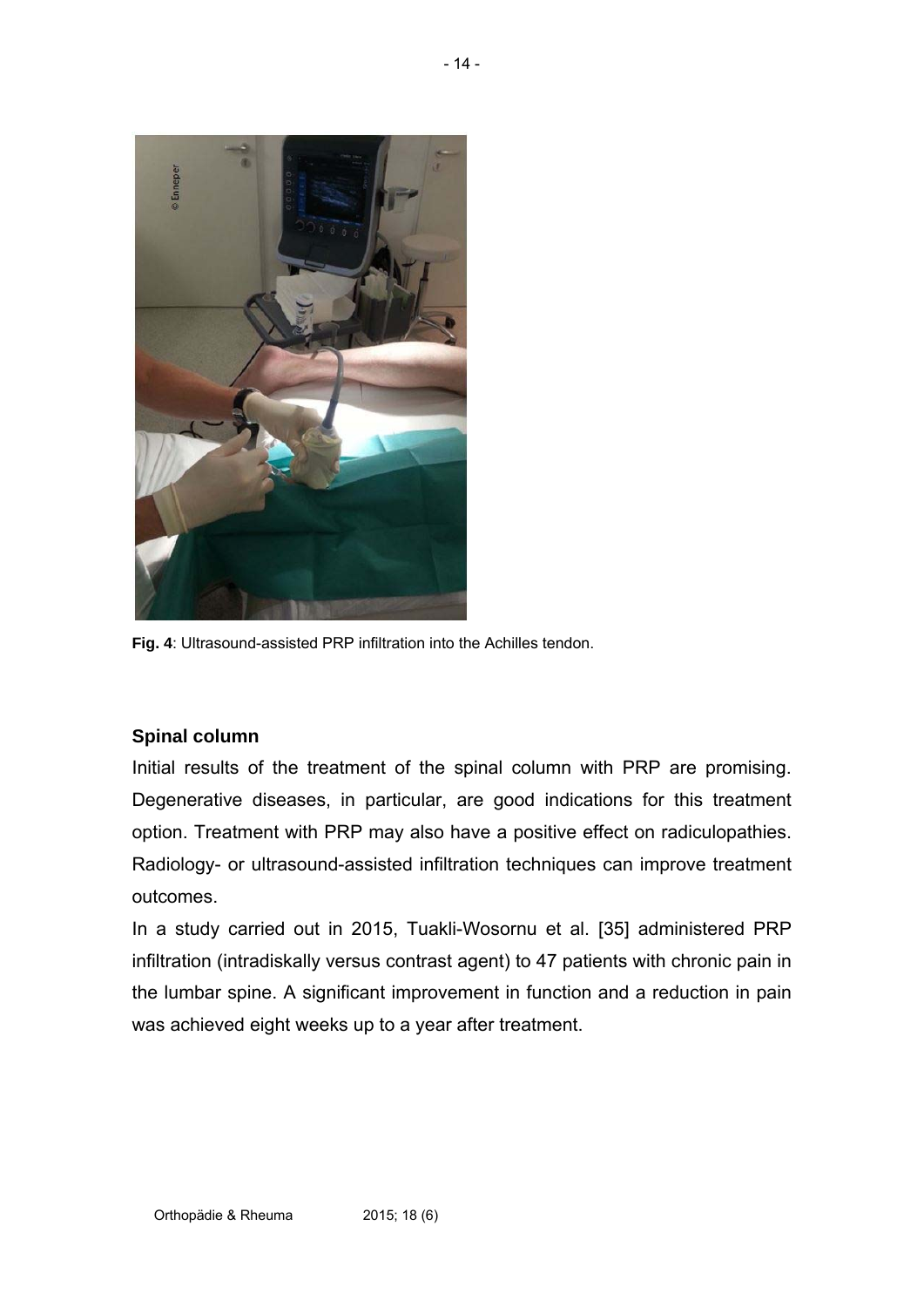### **Muscle injury**

As a rule, muscle injuries heal very well. Rehabilitation measures vary depending on the degree of severity of the injury. Measures to assist the healing process are, however, frequently in demand in the field of sport. The infiltration of PRP to treat muscle injuries supports the healing process biologically. In practice 3 to 4 intralesional infiltrations have been found to be effective in supporting the muscle healing process. As a general rule, a local anesthetic should not be used. Presumably, the pH of the tissue would otherwise change, preventing the platelets from being activated. In 2015 Andia et al. [1] described a low level of evidence of improvement in muscle healing after PRP treatment. Kelc et al. [18] also achieved comparable results. In practice the symptoms can be alleviated during the acute phase of the injury and healing appears to be accelerated in the initial healing phases. Nevertheless, sportsmen and women must be closely monitored to ensure that the musculature does not re-rupture during a period of subjective wellbeing.

## **PRP and cartilage operations**

The supporting effect of PRP in intra- and/or post-operative application in the course of cartilage operations has already been documented in in vitro and in preclinical studies. PRP has been used with the microfracture technique to promote cartilage regeneration. Milano et al. [28] demonstrated convincing results in sheep, while Lee et al. [24] have validated the results on humans in a randomized study. The effect of L-PRP on cartilage defects up to 4 mm was investigated in patients over the age of 40. L-PRP was injected into the areas of the microfractures after draining the arthroscopic fluid. The results were convincing and the authors propose the combination of L-PRP and microfracture as a standard procedure. Supporting scaffolds impregnated with PRP also support the healing process in the treatment of more major cartilage damage.

Giannini et al. [11] achieved promising results. They used a scaffold, made of bone marrow concentrate harvested from the iliac crest, in combination with a P-PRP gel to cover the cartilage defect.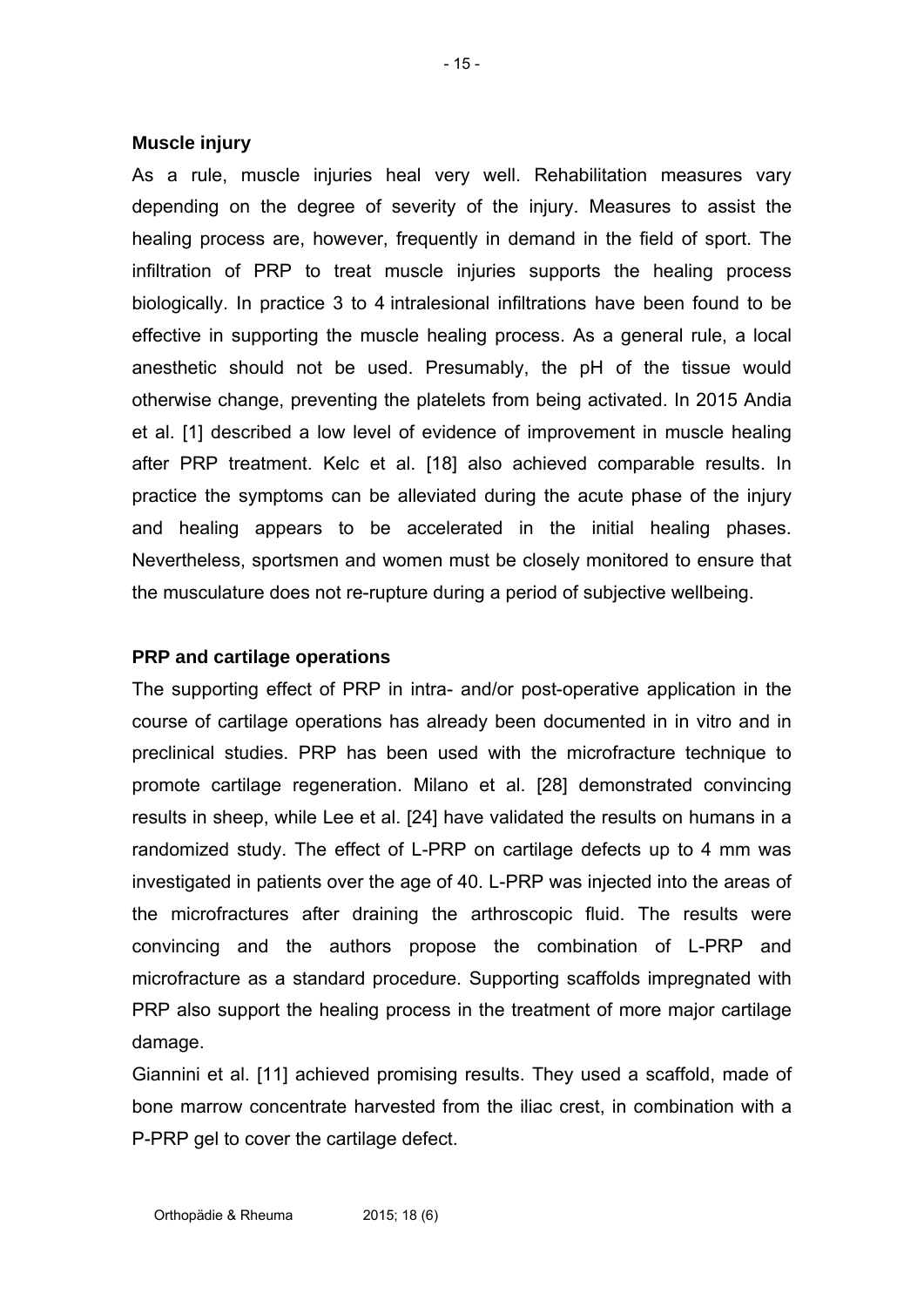Comparable applications by various authors demonstrated an improvement in the cartilage postoperatively and also by MRI scans. The bone marrow/P-PRP gel method is an interesting alternative in the treatment of larger osteochondral defects, and not on cost grounds alone.

The application of PRP can also be helpful in cruciate ligament surgery. In the treatment of a partial rupture of the anterior cruciate ligament, microfracture followed by intraoperative infiltration into the proximal cruciate ligament stump supports cicatrization. Good results are also achieved in the postoperative stability measurement with a KT-1000, given narrowly defined indication.

# **Conclusion**

PRP therapy is a fascinating biological therapy option [25] in the field of regenerative medicine. Promising results are documented in the literature both in in vitro and in preclinical studies. However, further studies are necessary in order to strengthen general guidelines and recommendations. Both high-quality studies and the creation of registries will help to determine the optimum use of PRP in the surgical and non-surgical management of cartilage, tendon or muscle injuries. Modulations of PRP by other substances will be of value as a future option. Terada et al. [33] are researching the combination of PRP with losartan in order to improve muscle healing. The combination of VEGF antibodies and PRP appears to support cartilage regeneration noticeably. In this treatment, anti-VEGF is injected intravenously and PRP locally [25]. The systemic administration of G-CSF (supports stem cell mobilization) in combination with PRP may also be helpful for cartilage regeneration [25]. However, such methods require a very accurate preclinical and clinical evaluation.

## **Literature**

www.springermedizin.de/orthopaedie-und-rheuma

**Dr. med. Jens Enneper**  Orthopädie und Sport Kirchweg 2 a 50858 Cologne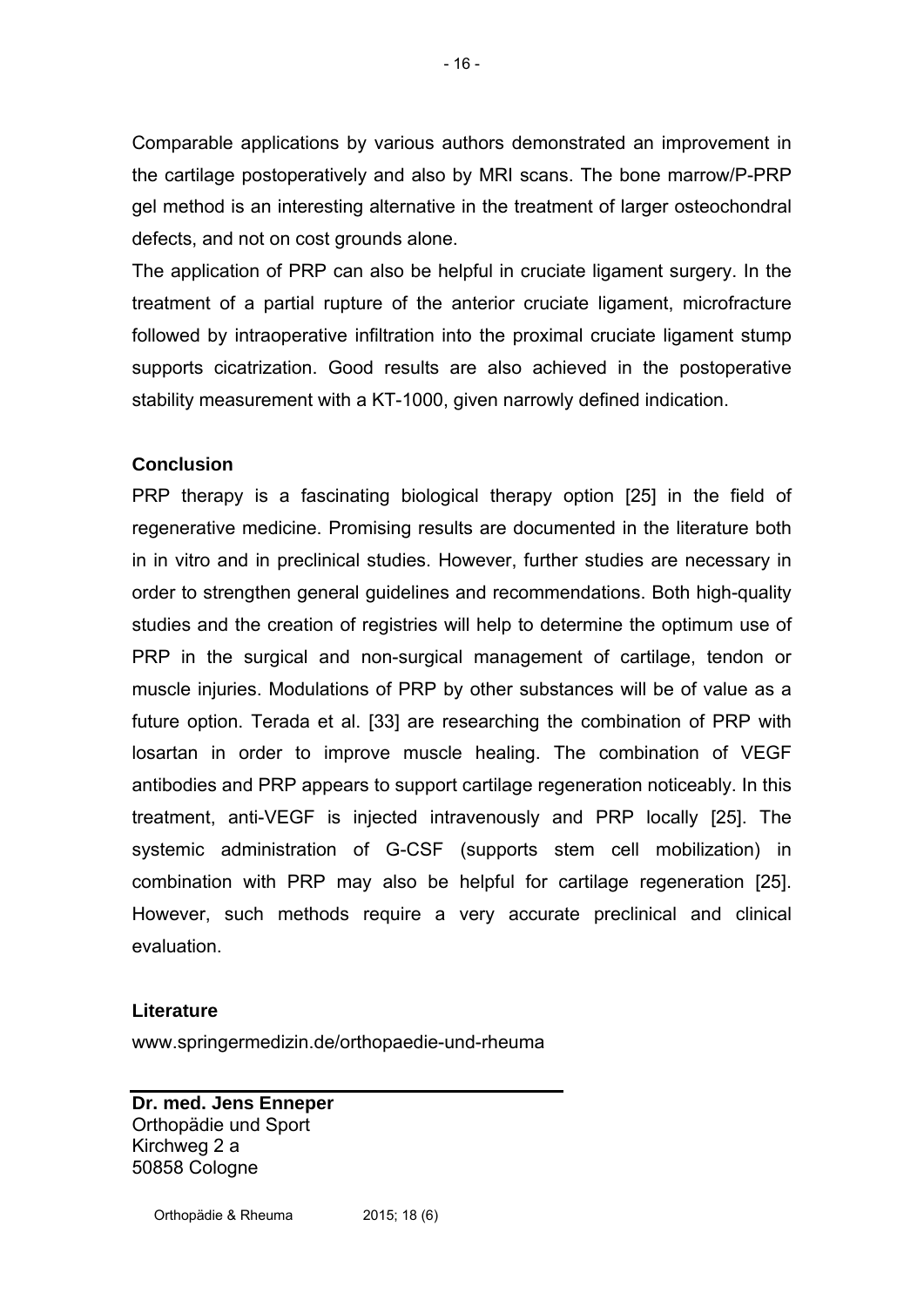Orthopädie und Rheumatologie, Springerverlag, 2015 18 (6)

Platelet-Rich-Plasma in der Orthopädie: "State of the Art"

#### J. Enneper

#### **Literatur**

- 1. [Andia L e](http://www.ncbi.nlm.nih.gov/pubmed/?term=Andia%20I%5BAuthor%5D&cauthor=true&cauthor_uid=25891080)t al.: [Expert OpinBiolTher.](http://www.ncbi.nlm.nih.gov/pubmed/25891080) 2015 Jul;15(7):987-99. doi: 10.1517/14712598.2015.1038234. Epub 2015 Apr 20.
- 2. [Battaglia M](http://www.ncbi.nlm.nih.gov/pubmed/?term=Battaglia%20M%5BAuthor%5D&cauthor=true&cauthor_uid=24579221) et al.[: Orthopedics.](http://www.ncbi.nlm.nih.gov/pubmed/?term=Battaglia+2013+prp) 2013 Dec;36(12):e1501-8.
- 3. Braun J. et al.: Am J Sports Med published online March 14, 2014. doi: 10.1177/0363546514525593
- 4. [Campbell KA](http://www.ncbi.nlm.nih.gov/pubmed/?term=Campbell%20KA%5BAuthor%5D&cauthor=true&cauthor_uid=26033459) et al.: [Arthroscopy.](http://www.ncbi.nlm.nih.gov/pubmed/26033459) 2015 May 29. pii: S0749-8063(15)00353-9. doi: 10.1016/j.arthro.2015.03.041.
- 5. [Cerza F](http://www.ncbi.nlm.nih.gov/pubmed/?term=Cerza%20F%5BAuthor%5D&cauthor=true&cauthor_uid=23104611) et al.: [Am J Sports Med.](http://www.ncbi.nlm.nih.gov/pubmed/?term=cerza+2012+prp) 2012 Dec;40(12):2822-7. doi: 10.1177/0363546512461902. Epub 2012 Oct 25.
- 6. [Charousset C](http://www.ncbi.nlm.nih.gov/pubmed/?term=Charousset%20C%5BAuthor%5D&cauthor=true&cauthor_uid=24519184) et al.[: Am J Sports Med.](http://www.ncbi.nlm.nih.gov/pubmed/24519184) 2014 Apr;42(4):906-11. doi: 10.1177/0363546513519964. Epub 2014 Feb 11.
- 7. [Deans VM](http://www.ncbi.nlm.nih.gov/pubmed/?term=Deans%20VM%5BAuthor%5D&cauthor=true&cauthor_uid=22824319) et al.[:J Foot Ankle Surg.](http://www.ncbi.nlm.nih.gov/pubmed/?term=deans+The+Journal+of+Foot+and+Ankle+Surgery%2C+2012) 2012 Nov-Dec;51(6):706-10. doi: 10.1053/j.jfas.2012.06.009. Epub 2012 Jul 21.
- 8. [Filardo G](http://www.ncbi.nlm.nih.gov/pubmed/?term=Filardo%20G%5BAuthor%5D&cauthor=true&cauthor_uid=23176112) et al.[: BMC MusculoskeletDisord.](http://www.ncbi.nlm.nih.gov/pubmed/?term=kon+prp+vs+hyaluronic) 2012 Nov 23;13:229. doi: 10.1186/1471-2474-13- 229.
- 9. [Filardo G](http://www.ncbi.nlm.nih.gov/pubmed/?term=Filardo%20G%5BAuthor%5D&cauthor=true&cauthor_uid=23793514) et al.[: Int Orthop.](http://www.ncbi.nlm.nih.gov/pubmed/?term=Platelet-rich+plasma+for+the+treatment+of+patellar+tendinopathy%3A+clinical+and+imaging+findings+at+medium-term+follow-up) 2013 Aug;37(8):1583-9. doi: 10.1007/s00264-013-1972-8. Epub 2013 Jun 23.
- 10. [Ford RD](http://www.ncbi.nlm.nih.gov/pubmed/?term=Ford%20RD%5BAuthor%5D&cauthor=true&cauthor_uid=26034445) et al.: [Hand \(N Y\).2](http://www.ncbi.nlm.nih.gov/pubmed/26034445)015 Jun;10(2):285-91. doi: 10.1007/s11552-014-9717-8.
- 11. [Giannini S](http://www.ncbi.nlm.nih.gov/pubmed/?term=Giannini%20S%5BAuthor%5D&cauthor=true&cauthor_uid=23221772) et al.: [Am J Sports Med.](http://www.ncbi.nlm.nih.gov/pubmed/23221772) 2013 Mar;41(3):511-8. doi: 10.1177/0363546512467622. Epub 2012 Dec 5.
- 12. [Gobbi A](http://www.ncbi.nlm.nih.gov/pubmed/?term=Gobbi%20A%5BAuthor%5D&cauthor=true&cauthor_uid=24748286) et al.: [Knee Surg Sports TraumatolArthrosc.](http://www.ncbi.nlm.nih.gov/pubmed/24748286) 2015 Aug;23(8):2170-7. doi: 10.1007/s00167-014-2987-4. Epub 2014 Apr 20.
- 13. [Halpern B](http://www.ncbi.nlm.nih.gov/pubmed/?term=Halpern%20B%5BAuthor%5D&cauthor=true&cauthor_uid=23238250) et al.: [Clin J Sport Med.](http://www.ncbi.nlm.nih.gov/pubmed/23238250) 2013 May;23(3):238-9. doi: 10.1097/JSM.0b013e31827c3846.
- 14. Intravia J. et al.: Muscles, Ligaments and Tendons Journal 2014; 4 (1): 79-84
- 15. [Jo CH](http://www.ncbi.nlm.nih.gov/pubmed/?term=Jo%20CH%5BAuthor%5D&cauthor=true&cauthor_uid=23921338) et al. : [Am J Sports Med.](http://www.ncbi.nlm.nih.gov/pubmed/?term=Hyunchul+Jo+prp) 2013 Oct;41(10):2240-8. doi: 10.1177/0363546513497925. Epub 2013 Aug 6.
- 16. Ji Liu et al.: MD [PLOS one](http://www.plosone.org/) 2014
- 17. Kanchanatawan W. et al.: Knee Surg Sports Traumatol Arthrose doi 10.1007/s00167-015- 3784-4
- 18. [Kelc R](http://www.ncbi.nlm.nih.gov/pubmed/?term=Kelc%20R%5BAuthor%5D&cauthor=true&cauthor_uid=25560090) et al.: [Injury.](http://www.ncbi.nlm.nih.gov/pubmed/25560090) 2015 Feb;46(2):428. doi: 10.1016/j.injury.2014.12.010. Epub 2014 Dec 16.
- 19. [Khoshbin A](http://www.ncbi.nlm.nih.gov/pubmed/?term=Khoshbin%20A%5BAuthor%5D&cauthor=true&cauthor_uid=24286802) et al.[: Arthroscopy.](http://www.ncbi.nlm.nih.gov/pubmed/?term=khoshbin+prp) 2013 Dec;29(12):2037-48. doi: 10.1016/j.arthro.2013.09.006.
- 20. [Kon E](http://www.ncbi.nlm.nih.gov/pubmed/?term=Kon%20E%5BAuthor%5D&cauthor=true&cauthor_uid=21831567) et al.[: Arthroscopy.2](http://www.ncbi.nlm.nih.gov/pubmed/?term=kon+e%2C+mandelbaum)011 Nov;27(11):1490-501. doi: 10.1016/j.arthro.2011.05.011. Epub 2011 Aug 10.
- 21. [Kon E](http://www.ncbi.nlm.nih.gov/pubmed/?term=Kon%20E%5BAuthor%5D&cauthor=true&cauthor_uid=21082164) et al.[: Knee Surg Sports TraumatolArthrosc.](http://www.ncbi.nlm.nih.gov/pubmed/21082164) 2011 Apr;19(4):516-27. doi: 10.1007/s00167-010-1306-y. Epub 2010 Nov 17.